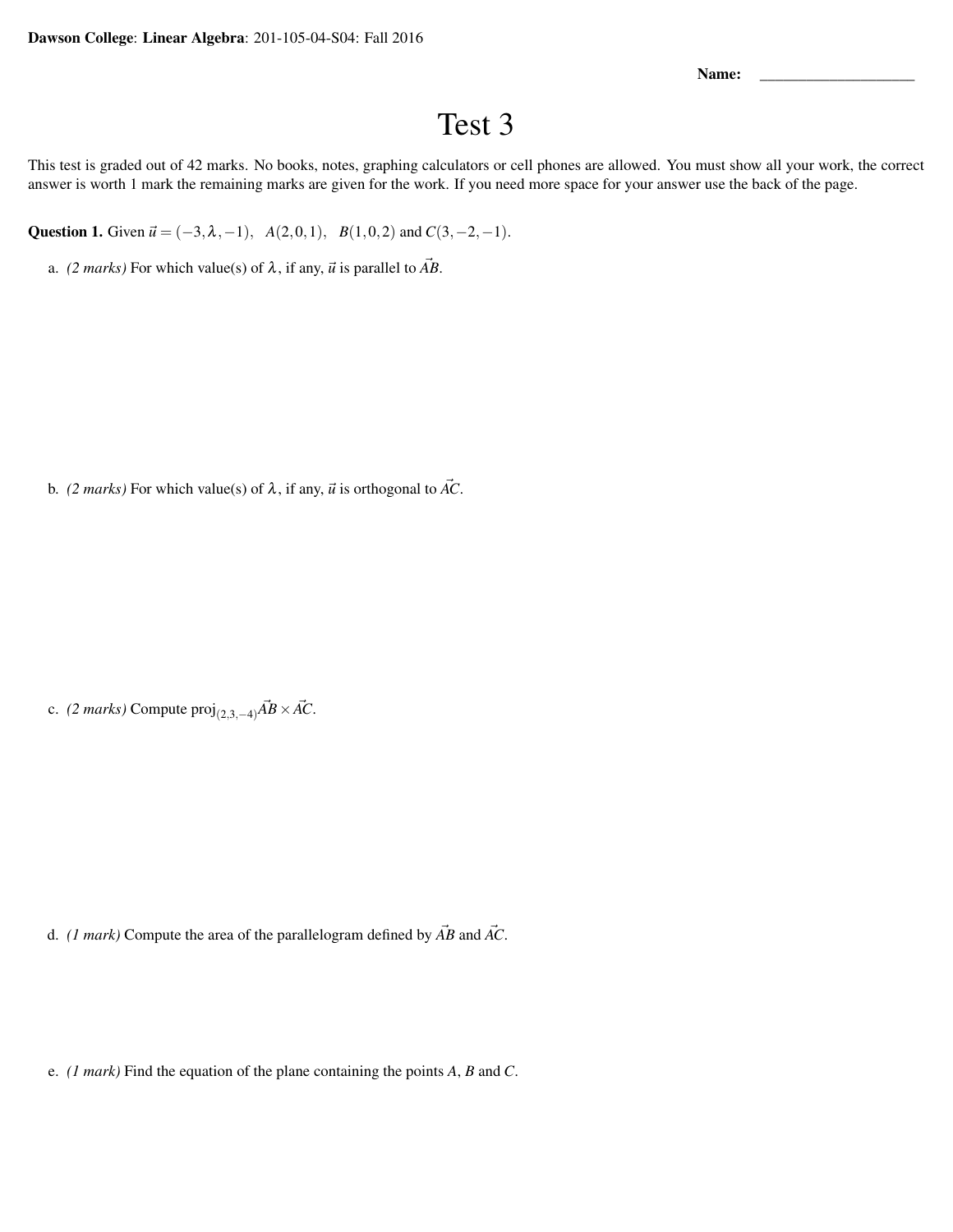Question 2. *(5 marks)* Write the parametric equation of the line that passes through the point of intersection and orthogonal of both lines, where  $\vec{x}$  = (2, 1, 1) + *t*(5, 1, -2), *t* ∈ R and  $\vec{x}$  = (-2, -1,2) + *s*(3, 1, -1), *s* ∈ R.

Question 3. *(5 marks)* Find the angle between  $\vec{u} = (3,2,1)$  and  $\vec{v} = (0,2,0)$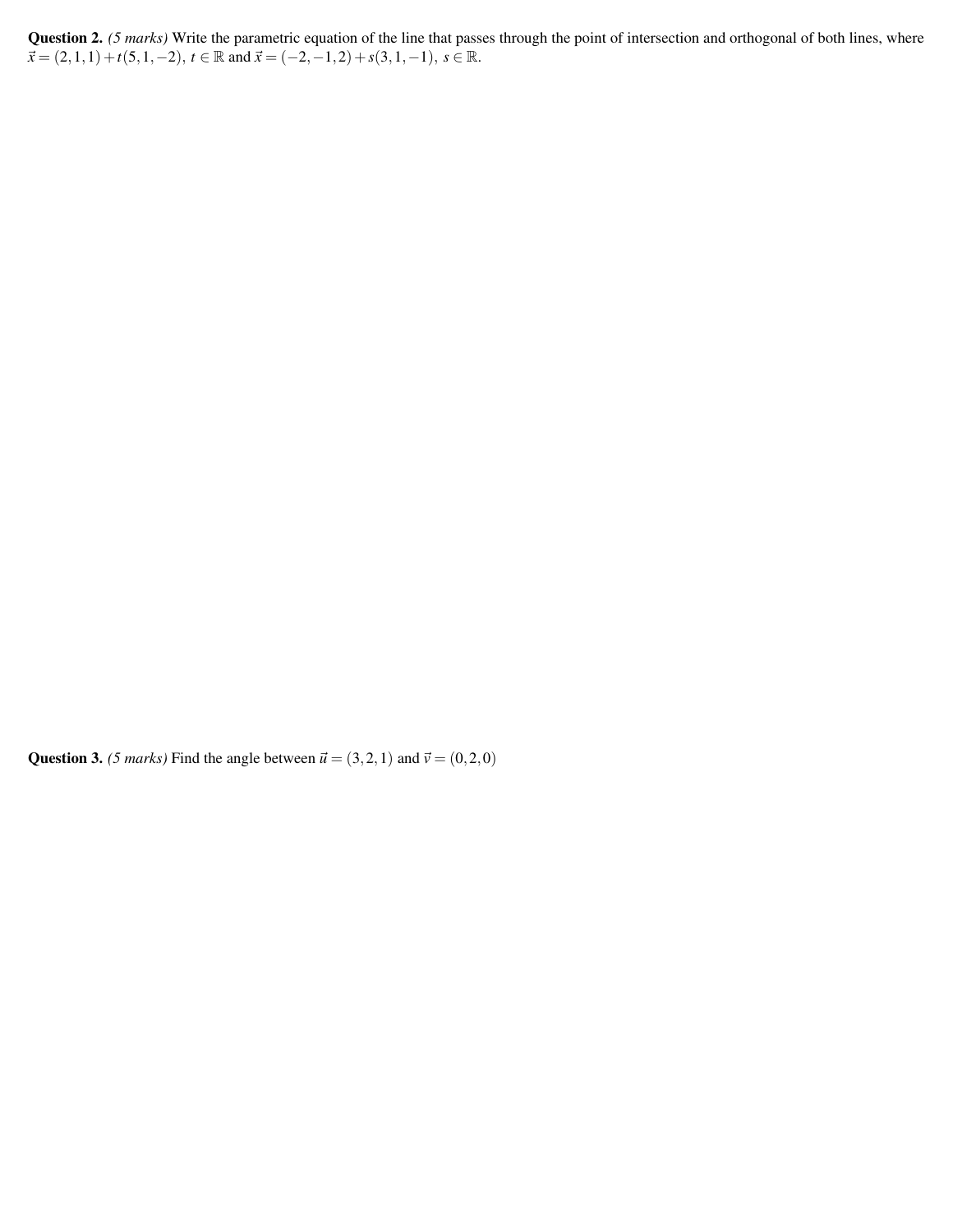Question 4. *(5 marks)* Give the equation of the plane that contains the point  $(2, -6, 1)$  and orthogonal to both planes:  $x - y + z = 1$  and  $2x + y - z = 2.$ 

Question 5. *(5 marks)* Using projections find the distance between the point and the line.

 $(2,-5);$  *y* = −4*x* + 2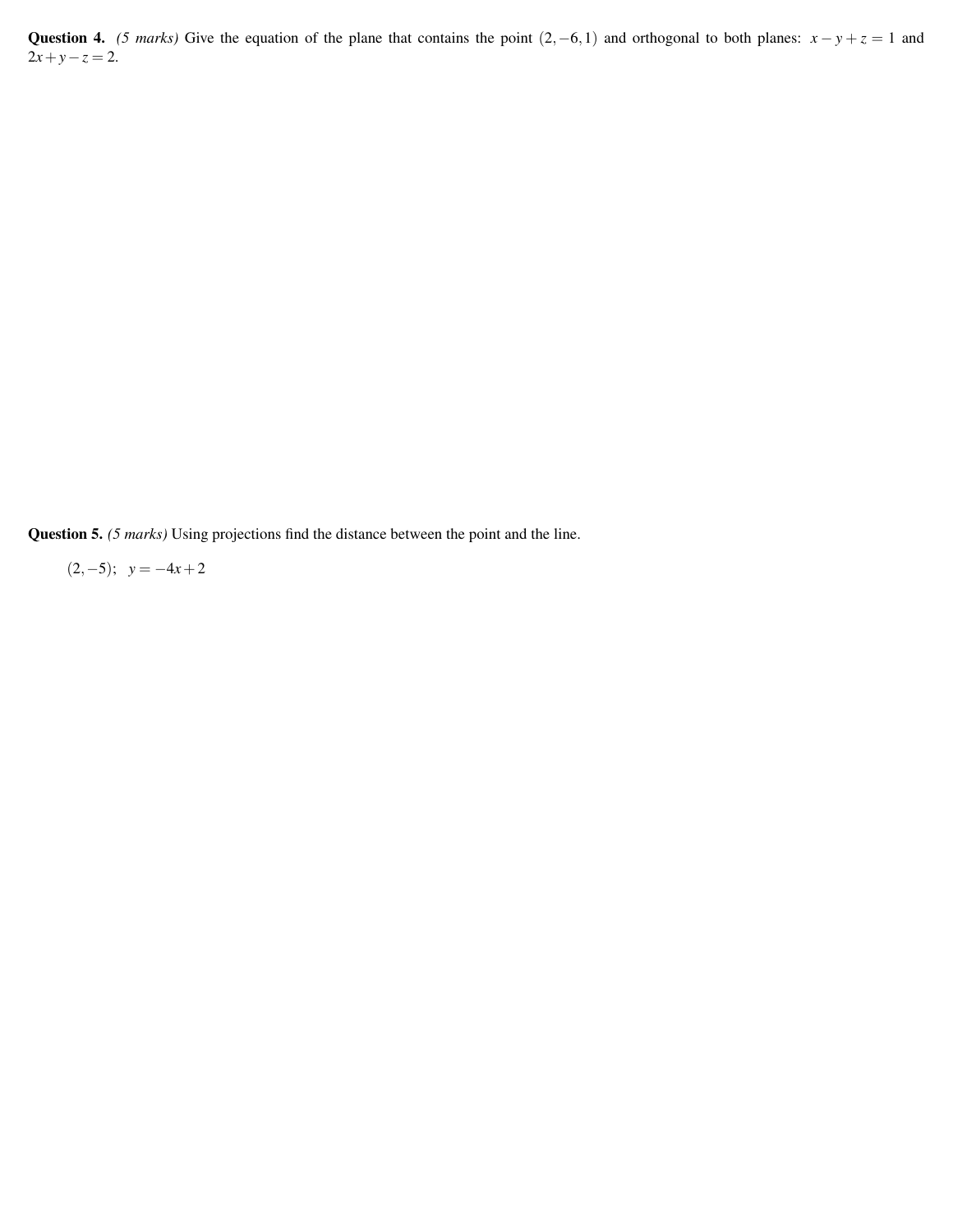**Question 6.** *(5 marks)* Maximize  $Z = 3x + y$  subject to the constraints

2*x*−*y* ≤ 60  $x + y \le 50$ .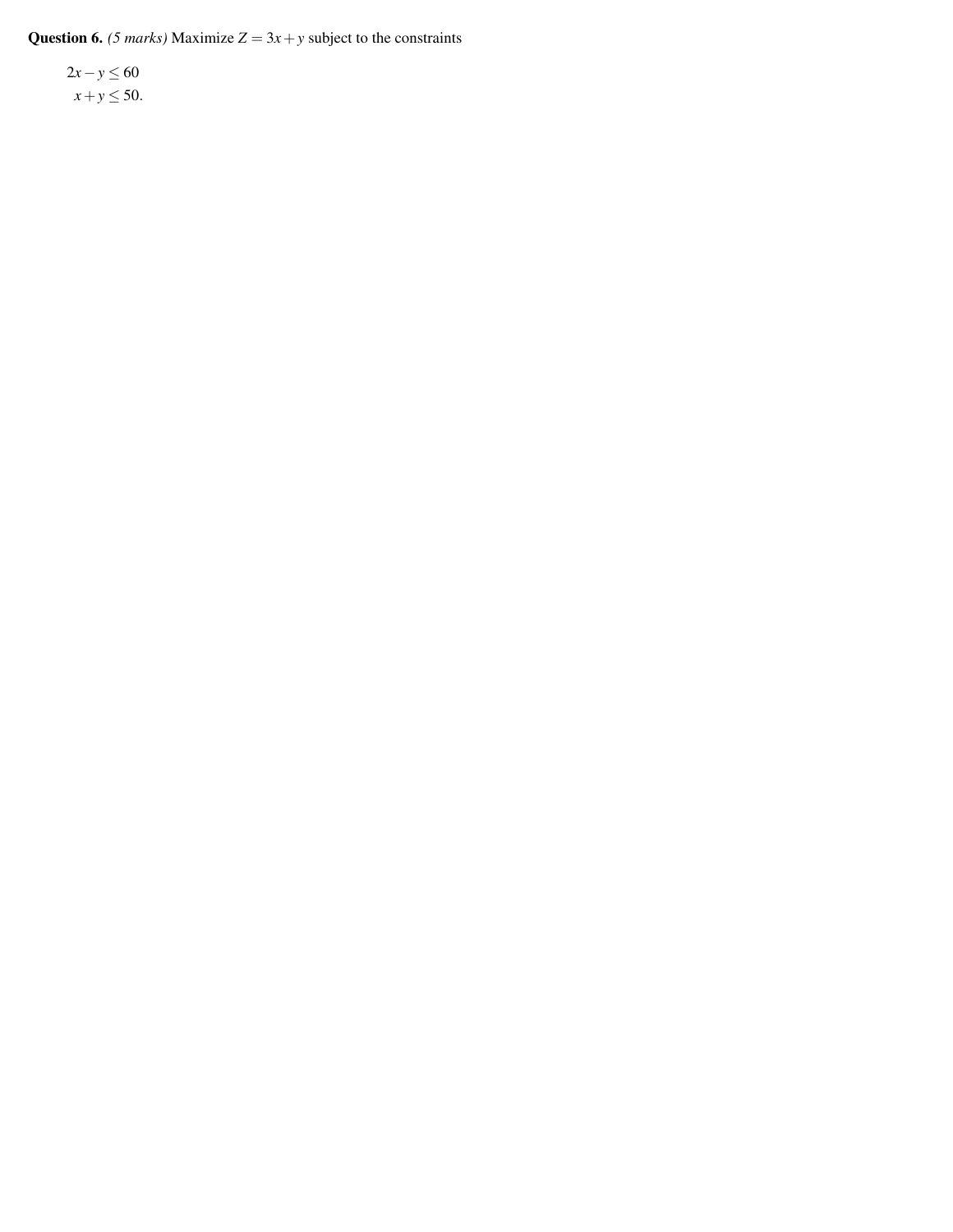**Question 7.** *(5 marks)* Minimize  $Z = 2x + y + z$  subject to the constraints

 $x + z \geq 2$ 2*x* + *y* + *z*  $\ge$  3.